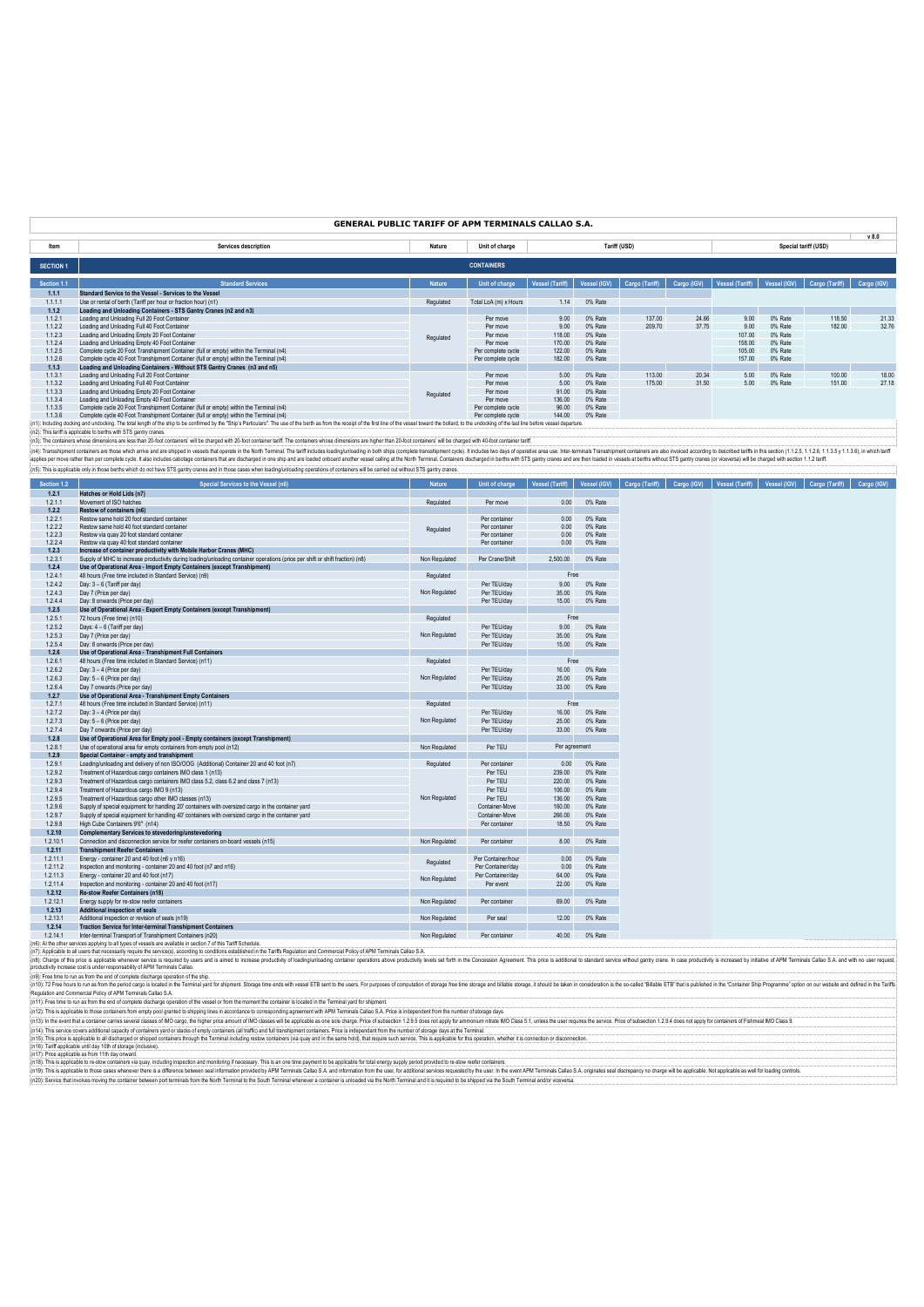| Section 1.3 | Special Service of Use of Operational Area (Port Terminal) - Services to the Cargo                                                                                                                                    | <b>Nature</b> | Unit of charge | Vessel (Tariff) | Vessel (IGV) Cargo (Tariff) Cargo (IGV) |       | Vessel (Tariff)   Vessel (IGV) | Cargo (Tariff) | Cargo (IGV) |
|-------------|-----------------------------------------------------------------------------------------------------------------------------------------------------------------------------------------------------------------------|---------------|----------------|-----------------|-----------------------------------------|-------|--------------------------------|----------------|-------------|
| 1.3.1       | Use of Operational Area - Import Full Containers (except Transhipment) (n21)                                                                                                                                          |               |                |                 |                                         |       |                                |                |             |
| 1.3.1.1     | 48 hours to import and/or discharge container (Free time included in Standard Service) (n22)                                                                                                                          | Regulated     |                |                 | Free                                    |       |                                |                |             |
| 1.3.1.2     | Day: 3 - 6 (Tariff per day)                                                                                                                                                                                           |               | Per TEU/day    |                 | 23.00                                   | 4.14  |                                |                |             |
| 1.3.1.3     | Day 7 (Price per day) container 20 and 40 foot                                                                                                                                                                        |               | Por TEU        |                 | 75.00                                   | 13.50 |                                |                |             |
| 1.3.1.4     | Days: 8 - 10 (Price per day)                                                                                                                                                                                          | Non Regulated | Per TEU/day    |                 | 35.00                                   | 6.30  |                                |                |             |
| 1.3.1.5     | Days: 11 - 20 (Price per day)                                                                                                                                                                                         |               | Per TEU/day    |                 | 35.00                                   | 6.30  |                                |                |             |
| 1.3.1.6     | Days: 21 - 28 (Price per day)                                                                                                                                                                                         |               | Per TEU/day    |                 | 35.00                                   | 6.30  |                                |                |             |
| 1.3.1.7     | Day: 29 onwards (Price per day)                                                                                                                                                                                       |               | Per TEU/day    |                 | 35.00                                   | 6.30  |                                |                |             |
| 1.3.2       | Use of Operational Area - Export Full Containers (except Transhipment) (n21)                                                                                                                                          |               |                |                 |                                         |       |                                |                |             |
| 1.3.2.1     | 72 hours to export and/or loading container (Free time) (n23)                                                                                                                                                         | Regulated     |                |                 | Free                                    |       |                                |                |             |
| 1.3.2.2     | Days: 4 - 6 (Tariff per day)                                                                                                                                                                                          |               | Per TEU/day    |                 | 23.00                                   | 4.14  |                                |                |             |
| 1.3.2.3     | Day 7 (Price per day) container 20 and 40 foot                                                                                                                                                                        |               | Por TEU        |                 | 75.00                                   | 13.50 |                                |                |             |
| 1.3.2.4     | Days: 8 - 10 (Price per day)                                                                                                                                                                                          | Non Regulated | Per TEU/dav    |                 | 35.00                                   | 6.30  |                                |                |             |
| 1.3.2.5     | Days: 11 - 20 (Price per day)                                                                                                                                                                                         |               | Per TEU/day    |                 | 35.00                                   | 6.30  |                                |                |             |
| 1.3.2.6     | Days: 21 - 28 (Price per day)                                                                                                                                                                                         |               | Per TEU/day    |                 | 35.00                                   | 6.30  |                                |                |             |
| 1327        | Day: 29 onwards (Price per day)                                                                                                                                                                                       |               | Per TEU/day    |                 | 35.00                                   | 6.30  |                                |                |             |
|             | n21): Tariffs and prices set forth in sub-section 1.3.1 and 1.3.2 are applicable to those containers that have been discharged/loaded via the North Terminal as per conditions established in the Concession Contract |               |                |                 |                                         |       |                                |                |             |

(n2); Taris and pross set the max beacher 1.3 and 1.3 are spicable to reac and the end of our search and the end of periodistic of the estile and the dependent of the maximal as earn for minimal as per conflict carp in the

| Section 1.4 | Temporary Depot Special Service - Services to the Cargo               | <b>Nature</b> | Unit of charge | Vessel (Tariff) | Vessel (IGV)                                    | Cargo (Tariff)                                                       | Cargo (IGV) | Vessel (Tariff) | Vessel (IGV) | Cargo (Tariff) |  |  |  |  | Cargo (IGV) |
|-------------|-----------------------------------------------------------------------|---------------|----------------|-----------------|-------------------------------------------------|----------------------------------------------------------------------|-------------|-----------------|--------------|----------------|--|--|--|--|-------------|
| 1.4.1       | Temporary Depot Integrated Service for dry import containers (n24)    |               |                |                 |                                                 |                                                                      |             |                 |              |                |  |  |  |  |             |
| 1.4.1.1     | 20" Container - Includes use of area until the 10th day               |               | Per container  |                 |                                                 | 221.00                                                               | 39.78       |                 |              |                |  |  |  |  |             |
| 1.4.1.2     | 40" Container - Includes use of area until the 10th day               |               | Per container  |                 |                                                 | 286.00                                                               | 51.48       |                 |              |                |  |  |  |  |             |
| 1.4.1.3     | Use of area during days 11 - 20 (Price per day) (n25)                 | Non Regulated | Per TEU/dav    |                 |                                                 | 15.00                                                                | 2.70        |                 |              |                |  |  |  |  |             |
| 1.4.1.4     | Use of area during days 21 - 28 (Price per day) (n25)                 |               | Per TEU/day    |                 |                                                 | 20.00                                                                | 3.60        |                 |              |                |  |  |  |  |             |
| 1.4.1.5     | Use of area from 29th day onwards and other services (n25)            |               |                |                 | See section 1.3.1.7 and others from section 1.5 |                                                                      |             |                 |              |                |  |  |  |  |             |
| 1.4.2       | Temporary Depot Integrated Service for dry export containers (n26)    |               |                |                 |                                                 |                                                                      |             |                 |              |                |  |  |  |  |             |
| 1.4.2.1     | 20' Container - Includes use of area until the 7th day                |               | Per container  |                 |                                                 | 172.00                                                               | 30.96       |                 |              |                |  |  |  |  |             |
| 1.4.2.2     | 40" Container - Includes use of area until the 7th day                |               | Per container  |                 |                                                 | 236.00                                                               | 42.48       |                 |              |                |  |  |  |  |             |
| 1.4.2.3     | Use of area days 8 - 10 (Price per day) (n27)                         | Non Regulated | Per TEU/day    |                 |                                                 | 7.00                                                                 | 1.26        |                 |              |                |  |  |  |  |             |
| 1.4.2.4     | Use of area days 11 - 20 (Price per day) (n27)                        |               | Per TEU/dav    |                 |                                                 | 9.00                                                                 | 1.62        |                 |              |                |  |  |  |  |             |
| 1.4.2.5     | Use of area during days 21 - 28 (Price per day) (n27)                 |               | Per TEU/dav    |                 |                                                 | 20.00                                                                | 3.60        |                 |              |                |  |  |  |  |             |
| 1.4.2.6     | Use of area from 29th day onwards and other services (n27)            |               |                |                 | See section 1.3.2.7 and others from section 1.5 |                                                                      |             |                 |              |                |  |  |  |  |             |
| 1.4.3       | Temporary Depot integrated service for reefer import containers (n28) |               |                |                 |                                                 |                                                                      |             |                 |              |                |  |  |  |  |             |
| 1.4.3.1     | 20" Container - Includes use of area until the 7th                    |               | Per container  |                 |                                                 | 293.00                                                               | 52.74       |                 |              |                |  |  |  |  |             |
| 1.4.3.2     | 40' Container - Includes use of area until the 7th                    | Non Regulated | Per container  |                 |                                                 | 356.00                                                               | 64.08       |                 |              |                |  |  |  |  |             |
| 1.4.3.3     | Use of area during days 8 - 10 (Price per day) (n29)                  |               | Per TEU/dav    |                 |                                                 | 10.00                                                                | 1.80        |                 |              |                |  |  |  |  |             |
| 1.4.3.4     | Use of area from day 11 onwards and other services (n29)              |               |                |                 |                                                 | See section 1.4.1.3. 1.4.1.4 and 1.3.1.7 and others from section 1.5 |             |                 |              |                |  |  |  |  |             |
| 1.4.4       | Temporary Depot integrated service for reefer export containers (n30) |               |                |                 |                                                 |                                                                      |             |                 |              |                |  |  |  |  |             |
| 1441        | 20' Container - Includes use of area until the 7th                    |               | Per Container  |                 |                                                 | 260.00                                                               | 46.80       |                 |              |                |  |  |  |  |             |
| 1.4.4.2     | 40" Container - Includes use of area until the 7th                    | Non Regulated | Per Container  |                 |                                                 | 320.00                                                               | 57.60       |                 |              |                |  |  |  |  |             |
| 1.4.4.3     | Use of area from day 8 onwards and other services (n31)               |               |                |                 |                                                 | See section 1.4.2.3 to 1.4.2.5, 1.3.2.7 and others of section 1.5    |             |                 |              |                |  |  |  |  |             |

14.4.3 Use of area from day 8 onwards and other services (n31). Because the moral product and the services (n31<br>(n24): This shall be applicable where APM Temats Callo SA has been nominated as Temporary Depot (3014). Servic (exp), muse and finance when the containers with rawn form the container yard. First wo days (48 hours) are free of charge and are included within the standard service.<br>(n25): Price of section 14.1.3 is applicable to use o

(n26): This shall be applicable whenever APM Terminals Callao S. A has been nominaled as Temporary Depot(3014). Service includes Carp Portion of Standard Service, use of operational sea until the This projection members of

(n2); Price disconding a second and one also that the second of Temporary Depot price of second 1424 is applicable for days 11 b 20, price of second 1425 is applicable for descending the matrix of the change of the change

(n2): This hall be apicable where FAN Temais Calleo S.A has been nominate a Temperature in the Substitute in the order of the temais of the computer of the computer of the computer of the computer of the computer of the co

(n3l); This shall be applicable whenever APM Terminals Callao S. A has been nominaled as Temporary Depot(3014). Service includios Carp Porton of Standard Service, use of operational area until the Thi day, energy sport bar

(n3)): Price dead on 14.23 is applicable used operational and towards the 101 Tenparay Depot the dead of the special of the 2011/2 Si applicable for any 21 b22, and price dead 1.5.2.1 applicable for a secure is and the sec

| Section 1.5 | Other Special Services for Containers (Port Terminal & Tempory Depot) - Services to the Cargo                                                                                                                                  | <b>Nature</b> | Unit of charge     | Vessel (Tariff) | Vessel (IGV) | Cargo (Tariff) | Cargo (IGV) | Vessel (Tariff) | Vessel (IGV)<br>Cargo (Tariff) |  |
|-------------|--------------------------------------------------------------------------------------------------------------------------------------------------------------------------------------------------------------------------------|---------------|--------------------|-----------------|--------------|----------------|-------------|-----------------|--------------------------------|--|
| 1.5.1       | <b>Special Cargo</b>                                                                                                                                                                                                           |               |                    |                 |              |                |             |                 |                                |  |
| 1.5.1.1     | Treatment of Hazardous cargo containers IMO class 1 (n32)                                                                                                                                                                      |               | Per TEU            |                 |              | 239.00         | 43.02       |                 |                                |  |
| 1.5.1.2     | Treatment of Hazardous cargo containers IMO class 5.2, class 6.2 and class 7 (n32)                                                                                                                                             |               | Per TEU            |                 |              | 220.00         | 39.60       |                 |                                |  |
| 1.5.1.3     | Treatment of Hazardous cargo IMO 9 (n32 and n33)                                                                                                                                                                               |               | Per TEU            |                 |              | 106.00         | 19.08       |                 |                                |  |
| 1.5.1.4     | Treatment of Hazardous cargo other IMO classes (n32)                                                                                                                                                                           | Non Regulated | Per TEU            |                 |              | 136.00         | 24.48       |                 |                                |  |
| 1.5.1.5     | Supply of special equipment for handling 20' containers with oversized cargo in the container vard                                                                                                                             |               | Container-Move     |                 |              | 160.00         | 28.80       |                 |                                |  |
| 1.5.1.6     | Supply of special equipment for handling 40' containers with oversized cargo in the container vard                                                                                                                             |               | Container-Move     |                 |              | 266.00         | 47.88       |                 |                                |  |
| 1.5.1.7     | High Cube Containers 9'6" (n34)                                                                                                                                                                                                |               | Container          |                 |              | 18.50          | 3.33        |                 |                                |  |
| 1.5.2       | <b>Reefer Container</b>                                                                                                                                                                                                        |               |                    |                 |              |                |             |                 |                                |  |
| 1.5.2.1     | Energy - 20' and 40' container (n35 and n36)                                                                                                                                                                                   |               | Per container/hour |                 |              | 0.00           | 0.00        |                 |                                |  |
| 1.5.2.2     | Inspection and monitoring - 20' and 40' container (n35 and n36)                                                                                                                                                                | Regulated     | Per container/day  |                 |              | 0.00           | 0.00        |                 |                                |  |
| 1.5.2.3     | Energy - 20' and 40" container (Price per day or fraction day) (n37)                                                                                                                                                           |               | Per container/day  |                 |              | 64.00          | 11.52       |                 |                                |  |
| 1.5.2.4     | Inspection and monitoring - 20' and 40' container (n37).                                                                                                                                                                       | Non Regulated | Per event          |                 |              | 22.00          | 3.96        |                 |                                |  |
| 1.5.2.5     | Assembly and disassembly of clip system on reefer Gensets (n35)                                                                                                                                                                | Regulated     | Per complete cycle |                 |              | 0.00           | 0.00        |                 |                                |  |
| 1.5.3       | Cargo Handling and horizontal movement operations                                                                                                                                                                              |               |                    |                 |              |                |             |                 |                                |  |
| 1.5.3.1     | Additional Movement to Standard Service in the terminal as per request of the user or authorities (n35)                                                                                                                        |               | Per Container      |                 |              | 0.00           | 0.00        |                 |                                |  |
| 1.5.3.2     | Cargo inspection with groups o gangs - 20' and 40' container (n35)                                                                                                                                                             | Regulated     | Per Container      |                 |              | 0.00           | 0.00        |                 |                                |  |
| 1.5.3.3     | Cargo inspection with forklifts - 20' and 40' container (n35)                                                                                                                                                                  |               | Per Container      |                 |              | 0.00           | 0.00        |                 |                                |  |
| 1.5.3.4     | Consolidation/deconsolidation of dry containers                                                                                                                                                                                |               | Per Container      |                 |              | 172.00         | 30.96       |                 |                                |  |
| 1.5.3.5     | Consolidation/deconsolidation of dry containers including Gate In/Gate Out of empty container                                                                                                                                  |               | Per Container      |                 |              | 226.00         | 40.68       |                 |                                |  |
| 1.5.3.6     | Consolidation/deconsolidation of reefer containers                                                                                                                                                                             | Non Regulated | Per Container      |                 |              | 650.00         | 117.00      |                 |                                |  |
| 1.5.3.7     | Consolidation/deconsolidation of reefer containers including Gate In/Gate Out of empty containers                                                                                                                              |               | Per Container      |                 |              | 800.00         | 144.00      |                 |                                |  |
| 1.5.3.8     | Consolidation/deconsolidation of containers with Mobile Harbour Cranes (Price per shift or fraction shift) (n38)                                                                                                               |               | Per shift          |                 |              | 1.250.00       | 225.00      |                 |                                |  |
| 1.5.4       | <b>Other Services</b>                                                                                                                                                                                                          |               |                    |                 |              |                |             |                 |                                |  |
| 1.5.4.1     | Breakdown as per instructions of freight forward agent (n39)                                                                                                                                                                   |               | Per B/L            |                 |              | 23.00          | 4.14        |                 |                                |  |
| 1.5.4.2     | Bill of lading breakdown (n39)                                                                                                                                                                                                 |               | Per breakdown      |                 |              | 23.00          | 4.14        |                 |                                |  |
| 1.5.4.3     | Sweeping of empty container                                                                                                                                                                                                    |               | Per container      |                 |              | 6.00           | 1.08        |                 |                                |  |
| 1.5.4.4     | Simple cleaning of container                                                                                                                                                                                                   |               | Per container      |                 |              | 24.00          | 4.32        |                 |                                |  |
| 1.5.4.5     | Chemical cleaning of container                                                                                                                                                                                                 | Non Regulated | Per container      |                 |              | 48.00          | 8.64        |                 |                                |  |
| 1.5.4.6     | Container repair                                                                                                                                                                                                               |               | Per Activity       |                 |              | Per quote      |             |                 |                                |  |
| 1.5.4.7     | Seal placement services                                                                                                                                                                                                        |               | Per seal           |                 |              | 12.00          | 2.16        |                 |                                |  |
| 1.5.4.8     | Additional inspection or revision of seals (n19)                                                                                                                                                                               |               | Per seal           |                 |              | 12.00          | 2.16        |                 |                                |  |
| 1.5.4.9     | Labels Placing or Removal Services (n40)                                                                                                                                                                                       |               | Per container      |                 |              | 9.00           | 1.62        |                 |                                |  |
| 1.5.4.10    | Additional weighing of containers (n41)                                                                                                                                                                                        |               | Per container      |                 |              | 90.00          | 16.20       |                 |                                |  |
| 1.5.5       | <b>Depot for Empty Containers</b>                                                                                                                                                                                              |               |                    |                 |              |                |             |                 |                                |  |
| 1.5.5.1     | Gate In (n42)                                                                                                                                                                                                                  | Non Regulated | Per container      |                 |              | 190.00         | 34.20       |                 |                                |  |
| 1.5.5.2     | Gate Out (n42)                                                                                                                                                                                                                 |               | Per container      |                 |              | 160.00         | 28.80       |                 |                                |  |
|             | (n32): In the event that a container carries several classes of IMO cargo, the higher price amount of IMO classes will be applicable as one sole charge. Price of service (subsection 1.5.1.4) does not apply for ammonium nit |               |                    |                 |              |                |             |                 |                                |  |
|             | (n33): The price of this service (subsection 1.5.1.3) does not apply for Eishmeal - IMO Class 9 previously declared as such in the Container Announcement List (CAL) for shipping as per procedures                            |               |                    |                 |              |                |             |                 |                                |  |

(n33): The price of this service (subsection 1.5.1.3) does not apply for Fishmeal - IMO Class 9 previously declared as such in the Container Announcement List (CAL) for shipping as per procedures.

(n39): it is charged to each breakdown BL mother, BL son or BL gandson.<br>(n40): Respond about about about they are also about the substable as a MDG code for export operations. For import operations, placing of label shall (n35). This serice covers additional capacity of contrainery and respect full conditions established in the Sindeplation and Commercial Policy of APM Terminis Caliso S.A.<br>(n35). This tend is contrained a material series th

lates when we are well as a more well as the most server also as a request of the user (argo owner or consigne) or the authorities. The charge of this service applicable for considers in a state of containers that suffered

weighing.<br>(n42): This service shall not be app .<br>plicable for shipping, unloading or transhipment services for empty containers set forth in Section 1.1.2 and 1.1.3 of current Tariff Schedule.

| <b>SECTION 2</b> |                                                                                                                                                                                                                                |               | <b>BREAK BULK CARGO SERVICES</b> |                        |                                        |                |             |                 |              |                |             |
|------------------|--------------------------------------------------------------------------------------------------------------------------------------------------------------------------------------------------------------------------------|---------------|----------------------------------|------------------------|----------------------------------------|----------------|-------------|-----------------|--------------|----------------|-------------|
| Section 2.1      | <b>Standard Services</b>                                                                                                                                                                                                       | <b>Nature</b> | <b>Unit of charge</b>            | <b>Vessel (Tariff)</b> | Vessel (IGV)                           | Cargo (Tariff) | Cargo (IGV) | Vessel (Tariff) | Vessel (IGV) | Cargo (Tariff) | Cargo (IGV) |
| 2.1.1            | Standard Service to the Vessel - Services to the Vessel                                                                                                                                                                        |               |                                  |                        |                                        |                |             |                 |              |                |             |
| 2111             | Use or rental of berth (Tariff per hour or fraction hour) (n1)                                                                                                                                                                 | Regulated     | Total LoA (m) x Hours            | 1.14                   | 0% Rate                                |                |             |                 |              |                |             |
| 2.1.2            | <b>Standard Service to Break Bulk Cargo</b>                                                                                                                                                                                    |               |                                  |                        |                                        |                |             |                 |              |                |             |
| 2.1.2.1          | Loading and Unloading of Break Bulk cargo (n43)                                                                                                                                                                                | Regulated     | Per Ton                          | 2.50                   | 0% Rate                                | 9.70           | 1.75        | 2.50            | 0% Rate      | 9.20           | 1.66        |
|                  | : (n43): Vessel portion of this tariff includes transference of the cargo from vessel to the quay, lashinquinlashing and tally. Payment of Vessel portion will be applicable to the shipping line or cargo consignee, upon con |               |                                  |                        |                                        |                |             |                 |              |                |             |
| Section 2.2      | Special Services - Services to the Vessel (n6)                                                                                                                                                                                 | <b>Nature</b> | Unit of charge                   | Vessel (Tariff)        | Vessel (IGV)                           | Cargo (Tariff) | Cargo (IGV) | Vessel (Tariff) | Vessel (IGV) | Cargo (Tariff) | Cargo (IGV) |
| 2.2.1            | Hatches or Hold Lids (n7)                                                                                                                                                                                                      |               |                                  |                        |                                        |                |             |                 |              |                |             |
| 2.2.1.1          | Movement of ISO hatches                                                                                                                                                                                                        | Regulated     | Per move                         | 0.00                   | 0% Rate                                |                |             |                 |              |                |             |
| 2.2.2            | Re-stow of Break Bulk Cargo                                                                                                                                                                                                    |               |                                  |                        |                                        |                |             |                 |              |                |             |
| 2.2.2.1          | Re-stow via vessel                                                                                                                                                                                                             |               | Per ton                          | 12.50                  | 0% Rate                                |                |             |                 |              |                |             |
| 2.2.2.2          | Re-stow via quay (n44)                                                                                                                                                                                                         | Regulated     | Per ton                          | 25.00                  | 0% Rate                                |                |             |                 |              |                |             |
| 2.2.3            | <b>Transhipment of Break Bulk cargo</b>                                                                                                                                                                                        |               |                                  |                        |                                        |                |             |                 |              |                |             |
| 2231             | Transhipment of Break Bulk cargo - Complete cycle (n45)                                                                                                                                                                        | Non Regulated | Per ton                          | 23.40                  | 0% Rate                                |                |             |                 |              |                |             |
|                  | (n44): This is applicable to the cargo that is re-stowed in the same hold (level) or in another hold (level) of the vessel which in both cases cargo requires to be temporarily transferred to the quay.                       |               |                                  |                        |                                        |                |             |                 |              |                |             |
|                  | (n45): Price of service includes 3 free days of storage which applies after completion of cargo discharge operation of the vessel.                                                                                             |               |                                  |                        |                                        |                |             |                 |              |                |             |
| Section 2.3      | Special Service of Use of Operational Area (Port Terminal) - Services to the Cargo                                                                                                                                             | <b>Nature</b> | Unit of charge                   | Vessel (Tariff)        | Vessel (IGV)                           | Cargo (Tariff) | Cargo (IGV) | Vessel (Tariff) | Vessel (IGV) | Cargo (Tariff) | Cargo (IGV) |
| 2.3.1            | Use of Operational Area - All traffic                                                                                                                                                                                          |               |                                  |                        |                                        |                |             |                 |              |                |             |
| 2.3.1.1          | Days: 1 - 3 (Free time - included in Standard Service).                                                                                                                                                                        | Regulated     |                                  |                        |                                        | Free           |             |                 |              |                |             |
| 2.3.1.2          | Days: 4 - 10 (Tariff for whole period or fraction period)                                                                                                                                                                      |               | Per ton                          |                        |                                        | 22.11          | 3.98        |                 |              |                |             |
| 2.3.1.3          | Days: 11 - 20 (Tariff per day or fraction day)                                                                                                                                                                                 | Non Regulated | Per ton/day                      |                        |                                        | 2.50           | 0.45        |                 |              |                |             |
| 2.3.1.4          | Days: 21 - onwards (Tariff per day or fraction day)                                                                                                                                                                            |               | Per ton/day                      |                        |                                        | 4.00           | 0.72        |                 |              |                |             |
|                  |                                                                                                                                                                                                                                |               |                                  |                        |                                        |                |             |                 |              |                |             |
| Section 2.4      | Special Service of Temporary Depot - Services to the Cargo                                                                                                                                                                     | <b>Nature</b> | <b>Unit of charge</b>            | Vessel (Tariff)        | Vessel (IGV)                           | Cargo (Tariff) | Cargo (IGV) | Vessel (Tariff) | Vessel (IGV) | Cargo (Tariff) | Cargo (IGV) |
| 2.4.1            | Temporary Depot Integrated Service - All traffic (n46)                                                                                                                                                                         |               |                                  |                        |                                        |                |             |                 |              |                |             |
| 2.4.1.1          | Break Bulk Cargo - Includes use of operational area until day 10                                                                                                                                                               |               | Per ton                          |                        |                                        | 25.60          | 4.61        |                 |              |                |             |
| 2.4.1.2          | Use of operational area from days 11 - 20 (Price per day of day fraction)                                                                                                                                                      | Non Regulated | Per ton/day                      |                        |                                        | 1.50           | 0.27        |                 |              |                |             |
| 2.4.1.3          | Use of operational area from day 21 onwards and other services (n47)                                                                                                                                                           |               |                                  |                        | See section 2.3.1.4 and 2.5.2 to 2.5.4 |                |             |                 |              |                |             |
|                  | (n46): This is applicable whenever APM Terminals Callao S.A. is appointed as Temporary Depot (code 3014) after cargo has been previously coordinated and accepted by APMTC (Subject to space availability). It includes the St |               |                                  |                        |                                        |                |             |                 |              |                |             |

calendar days are free of charge and are part of the Standard days are free of charge and are part of the Standard (n47): Price of section 2.3.1.4. is applicable for use of op

s juin wave developed and a remporary Depot service from day 21 and onwards. For the other services, tarifis and prices of sections from 2.5.2 to 2.5.4 are applicable independently from the number of storage days of break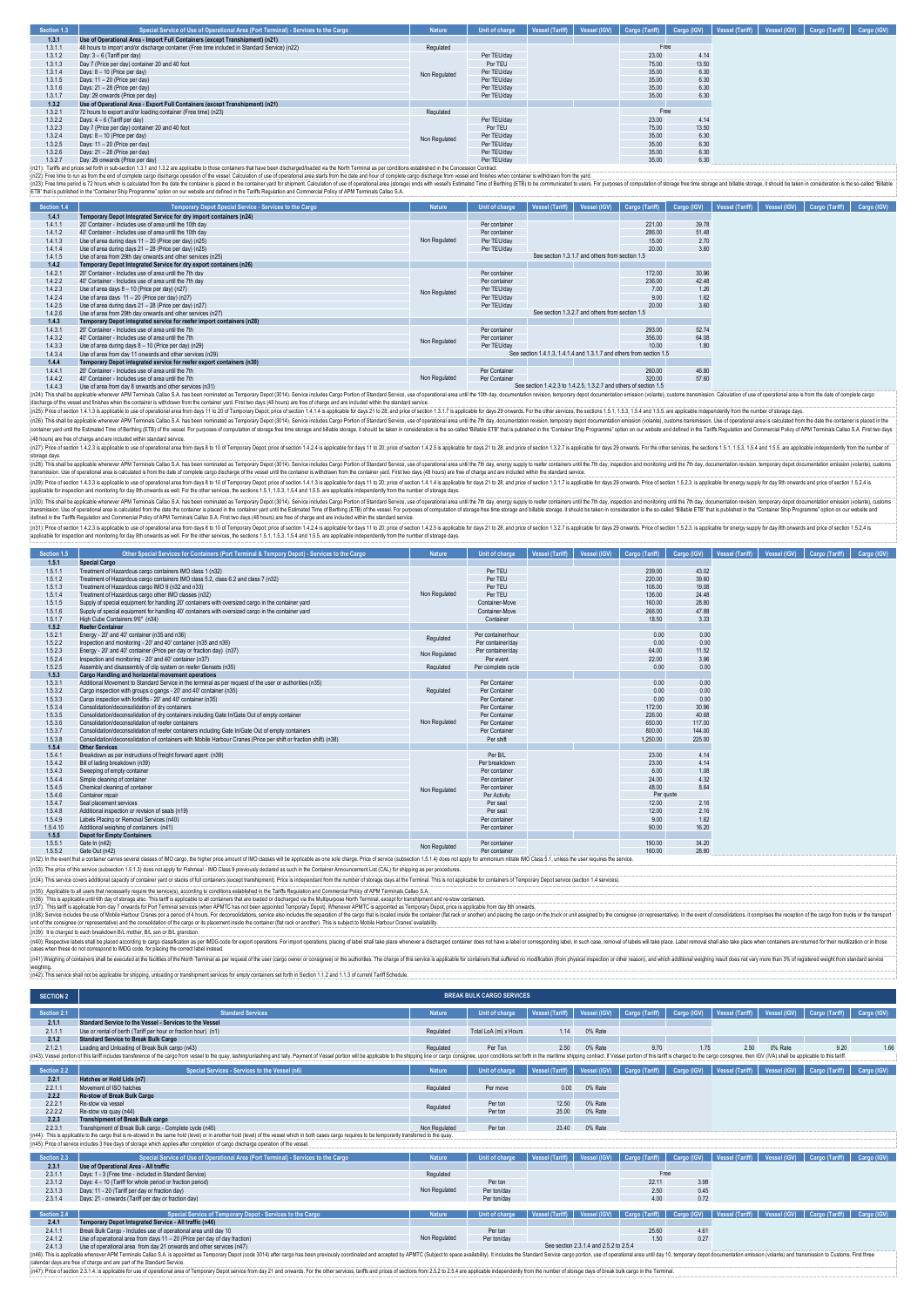| Section 2.5 | Other Special Services to Break Bulk Cargo (Port Terminal & Temporary Depot) - Services to the Cargo                              | <b>Nature</b> | Unit of charge | Vessel (Tariff) | Vessel (IGV) | Cargo (Tariff) | Cargo (IGV) | Vessel (Tariff) | Vessel (IGV) Cargo (Tariff) | Cargo (IGV) |
|-------------|-----------------------------------------------------------------------------------------------------------------------------------|---------------|----------------|-----------------|--------------|----------------|-------------|-----------------|-----------------------------|-------------|
| 2.5.1       | Use of Simple Depot - All traffic (n48)                                                                                           |               |                |                 |              |                |             |                 |                             |             |
| 2.5.1.1     | Days: 1 - 30 (Price per month or fraction month)                                                                                  | Non Regulated | Per m2         |                 |              | 10.50          | 1.89        |                 |                             |             |
| 2.5.2       | <b>Special Cargo</b>                                                                                                              |               |                |                 |              |                |             |                 |                             |             |
| 2.5.2.1     | Loading/Unloading of project cargo without mobile harbor crane (n49)                                                              |               | Per ton or m3  |                 |              | 23.00          | 4.14        |                 |                             |             |
| 2.5.2.2     | Loading/Unloading of project cargo with mobile harbor crane (n49)                                                                 | Regulated     | Per ton or m3  |                 |              | 33.00          | 5.94        |                 |                             |             |
| 2.5.2.3     | Special treatment to hazardous cargo using equipment and additional personnel - direct treatment (n50)                            |               | Per ton        |                 |              | 14.30          | 2.57        |                 |                             |             |
| 2.5.2.4     | Special treatment to hazardous cargo using equipment and additional personnel - indirect treatment (n50)                          |               | Per ton        |                 |              | 21.60          | 3.89        |                 |                             |             |
| 2.5.3       | <b>Cargo Handling and horizontal movement operations</b>                                                                          |               |                |                 |              |                |             |                 |                             |             |
| 2.5.3.1     | Additional Movement as per request of the user or competent authority                                                             |               | Per ton        |                 |              | 3.50           | 0.63        |                 |                             |             |
| 2.5.3.2     | Handling for registry of break bulk cargo (n51)                                                                                   |               | Per ton        |                 |              | 3.50           | 0.63        |                 |                             |             |
| 2.5.3.3     | Deconsolidation/Consolidation of break bulk cargo with MAFIs (n52)                                                                | Non Regulated | Per MAFI       |                 |              | 268.00         | 48.24       |                 |                             |             |
| 2.5.3.4     | Desconsolidation/Consolidation of Break Bulk cargo in MAFI's with Mobile Harbour Cranes (Price per shift or fraction shift) (n53) |               | Per Shift      |                 |              | 1.250.00       | 225.00      |                 |                             |             |
| 2.5.3.5     | Deconsolidation/Consolidation of MAFIs (n54)                                                                                      |               | Per MAFI       | 81.00           | 14.58        |                |             |                 |                             |             |
| 25A         | Other candcas                                                                                                                     |               |                |                 |              |                |             |                 |                             |             |

25.4 Cher services and include extra memorial and staging it of a specific service of a specific service and and staging it of a specific service of the specific service of the specific service of the control of the specif

(n50): Tariff corresponds to loading and unloading operations of hazardous break bulk cargo (IMO) whenever additional equipment and/or personnel is to be provided as per Port Authority regulation or upon request of the use .<br>(n50): Tariff corresponds to loading and unloading operations of hazardous beak built cargo (MO) whenever additional equipment and/or personnel is to be provided as per Port Authority regulation or upon request of the us

(n51): This respland be received that all the and the mail and the regist of incompled on clange. This environment ended you allow the security and the the compart of the and the product of the security of the security of

| <b>SECTION 3</b> |                                                                                                                                                                                                                                                                                                                                                |               | <b>RO-RO CARGO SERVICES</b> |                 |                 |                |             |                        |              |                |             |
|------------------|------------------------------------------------------------------------------------------------------------------------------------------------------------------------------------------------------------------------------------------------------------------------------------------------------------------------------------------------|---------------|-----------------------------|-----------------|-----------------|----------------|-------------|------------------------|--------------|----------------|-------------|
| Section 3.1      | <b>Standard Service</b>                                                                                                                                                                                                                                                                                                                        | <b>Nature</b> | Unit of charge              | Vessel (Tariff) | Vessel (IGV)    | Cargo (Tariff) | Cargo (IGV) | Vessel (Tariff)        | Vessel (IGV) | Cargo (Tariff) | Cargo (IGV) |
| 3.1.1            | Standard Service to the Vessel - Services to the Vessel                                                                                                                                                                                                                                                                                        |               |                             |                 |                 |                |             |                        |              |                |             |
| 3.1.1.1          | Use or rental of berth (Tariff per hour or fraction hour) (n1)                                                                                                                                                                                                                                                                                 | Regulated     | Total LoA (m) x Hours       | 1.14            | 0% Rate         |                |             |                        |              |                |             |
| 3.1.2            | <b>Standard Service to Ro-Ro Cargo</b>                                                                                                                                                                                                                                                                                                         |               |                             |                 |                 |                |             |                        |              |                |             |
| 3.1.2.1          | Loading or Unloading of Ro-Ro Cargo (n55)                                                                                                                                                                                                                                                                                                      | Regulated     | Per ton                     | 3.50            | 0% Rate         | 36.30          | 6.53        | 3.50                   | 0% Rate      | 32.30          | 5.81        |
|                  | (n55): Vessel portion of this tariff will be charged to the Shipping line (or representative), unless maritime shipping contract indicates otherwise. If Vessel portion of this tariff is charged to the cargo consignee, then                                                                                                                 |               |                             |                 |                 |                |             |                        |              |                |             |
| Section 3.2      | Special Services - Services to the Vessel                                                                                                                                                                                                                                                                                                      | <b>Nature</b> | <b>Unit of charge</b>       | Vessel (Tariff) | Vessel (IGV)    | Cargo (Tariff) | Cargo (IGV) | Vessel (Tariff)        | Vessel (IGV) | Cargo (Tariff) | Cargo (IGV) |
| 3.2.1            | Re-stow of Ro-Ro cargo                                                                                                                                                                                                                                                                                                                         |               |                             |                 |                 |                |             |                        |              |                |             |
| 3.2.1.1          | Re-stow via vessel                                                                                                                                                                                                                                                                                                                             | Regulated     | Per ton                     | 40.00           | 0% Rate         |                |             |                        |              |                |             |
| 3.2.1.2          | Re-stow via quay (n56)                                                                                                                                                                                                                                                                                                                         |               | Per ton                     | 80.00           | 0% Rate         |                |             |                        |              |                |             |
| 3.2.2            | Transhipment of Ro-Ro cargo                                                                                                                                                                                                                                                                                                                    |               |                             |                 |                 |                |             |                        |              |                |             |
| 3.2.2.1          | Transhipment of Ro-Ro cargo - Complete cycle (n57)                                                                                                                                                                                                                                                                                             | Non Regulated | Per ton                     | 71.60           | 0% Rate         |                |             |                        |              |                |             |
|                  | (n56): This is applicable to the cargo that is re-stowed in the same hold (level) or in another hold (level) of the vessel which in both cases cargo requires to be temporarily transferred to the quay.<br>(n57): Price of service includes 3 free days of storage which applies after completion of cargo discharge operation of the yessel. |               |                             |                 |                 |                |             |                        |              |                |             |
|                  |                                                                                                                                                                                                                                                                                                                                                |               |                             |                 |                 |                |             |                        |              |                |             |
| Section 3.3      | Special Service of Use of Operational Area (Port Terminal) - Services to the Cargo                                                                                                                                                                                                                                                             | <b>Nature</b> | Unit of charge              | Vessel (Tariff) | Vessel (IGV)    | Cargo (Tariff) | Cargo (IGV) | <b>Vessel (Tariff)</b> | Vessel (IGV) | Cargo (Tariff) | Cargo (IGV) |
| 3.3.1            | Use of Operational Area - All traffic (n58)                                                                                                                                                                                                                                                                                                    |               |                             |                 |                 |                |             |                        |              |                |             |
| 3.3.1.1          | Days: 1 - 3 (Free time - included in Standard Service)                                                                                                                                                                                                                                                                                         | Regulated     |                             |                 |                 | Free           |             |                        |              |                |             |
| 3.3.1.2          | Days: 4 - 10 (Price for total period or fraction period)                                                                                                                                                                                                                                                                                       | Non Regulated | Per ton                     |                 |                 | 40.00          | 7.20        |                        |              |                |             |
| 3.3.1.3          | Days: 11 - onwards (Price per day or fraction day)                                                                                                                                                                                                                                                                                             |               | Per ton/day                 |                 |                 | 15.00          | 2.70        |                        |              |                |             |
|                  | (n58): Prices of this section are applicable to all types of vehicle and machinery.                                                                                                                                                                                                                                                            |               |                             |                 |                 |                |             |                        |              |                |             |
| Section 3.4      | Special Service of Temporary Depot - Services to the Cargo                                                                                                                                                                                                                                                                                     | <b>Nature</b> | Unit of charge              | Vessel (Tariff) | Vessel (IGV)    | Cargo (Tariff) | Cargo (IGV) | Vessel (Tariff)        | Vessel (IGV) | Cargo (Tariff) | Cargo (IGV) |
| 3.4.1            | Temporary Depot Integrated Service - All traffic (n59)                                                                                                                                                                                                                                                                                         |               |                             |                 |                 |                |             |                        |              |                |             |
| 3.4.1.1          | Ro-Ro cargo in general - Includes use of operational area until day 10                                                                                                                                                                                                                                                                         |               | Per ton                     |                 |                 | 68.00          | 12.24       |                        |              |                |             |
| 3.4.1.2          | Use of operational area from day 11 onwards (Price per day or fraction day)                                                                                                                                                                                                                                                                    | Non Regulated | Per ton/day                 |                 |                 | 10.00          | 1.80        |                        |              |                |             |
| 3.4.1.3          | Other services (n60)                                                                                                                                                                                                                                                                                                                           |               |                             |                 | See section 3.5 |                |             |                        |              |                |             |
|                  | (n59): This is applicable whenever APM Terminals Callao S.A. is appointed as Temporary Depot (code 3014) after cargo has been previously coordinated and accepted by APMTC (Subject to space availability). It includes the St                                                                                                                 |               |                             |                 |                 |                |             |                        |              |                |             |
|                  | calendar days are free of charge and are part of the Standard Service. Prices of this section are applicable to all types of vehicles and machinery.                                                                                                                                                                                           |               |                             |                 |                 |                |             |                        |              |                |             |

|             | (n60): Prices of section 3.5 apply to other services of Temporary Depot, independently from the number of storage days of RoRo cargo. |               |                                                                                                                                                                               |       |       |          |        |  |  |
|-------------|---------------------------------------------------------------------------------------------------------------------------------------|---------------|-------------------------------------------------------------------------------------------------------------------------------------------------------------------------------|-------|-------|----------|--------|--|--|
| Section 3.5 | Other Special Services to Ro-Ro Cargo (Port Terminal & Temporary Depot) - Services to the Cargo                                       | <b>Nature</b> | Unit of charge   Vessel (Tariff)   Vessel (IGV)   Cargo (Tariff)   Cargo (IGV)   Vessel (Tariff)   Vessel (IGV)   Cargo (Tariff)   Cargo (IGV)   Cargo (Tariff)   Cargo (IGV) |       |       |          |        |  |  |
| 3.5.1       | Handling Services in Storage area                                                                                                     |               |                                                                                                                                                                               |       |       |          |        |  |  |
| 3.5.1.1     | Handling for registry of Ro-Ro cargo (n61)                                                                                            | Non Regulated | Per ton                                                                                                                                                                       |       |       | 10.50    | 1.89   |  |  |
| 3.5.1.2     | Extra movement of Ro-Ro cargo (n62)                                                                                                   |               | Per ton                                                                                                                                                                       |       |       | 2.10     | 0.38   |  |  |
| 3.5.2       | Deconsolidation/Consolidation                                                                                                         |               |                                                                                                                                                                               |       |       |          |        |  |  |
| 3.5.2.1     | Deconsolidation/Consolidation of Ro-Ro cargo with MAFIs (n63)                                                                         |               | Per MAFI                                                                                                                                                                      |       |       | 268.00   | 48.24  |  |  |
| 3.5.2.2     | Desconsolidation/Consolidation of Ro-Ro cargo en MAFI's with Mobile Harbour Cranes (Price per shift or fraction shift) (n64)          | Non Regulated | Per Shift                                                                                                                                                                     |       |       | 1.250.00 | 225.00 |  |  |
| $2.5.2.2$   | Description (Ossesballs) of MAERs (aEA)                                                                                               |               | $D = 111171$                                                                                                                                                                  | 04.00 | 44.50 |          |        |  |  |

3.5.23 Beconsolident Conservation Conservation of MAFT (nSt) in the magnitum of the registry inspection of the cargo, as per request of the user, (cargo owner or consignee), or authorities. For Freminal Studies included i less than four-hour (4) periods. This is subject to Mobile Harbour Cranes' availability.

| <b>SECTION 4</b> |                                                                |               | <b>SOLID BULK CARGO</b> |                 |              |                            |             |                 |              |                |                  |
|------------------|----------------------------------------------------------------|---------------|-------------------------|-----------------|--------------|----------------------------|-------------|-----------------|--------------|----------------|------------------|
| Section 4.1      | <b>Standard Service</b>                                        | <b>Nature</b> | Unit of charge          | Vessel (Tariff) | Vessel (IGV) | Cargo (Tariff)             | Cargo (IGV) | Vessel (Tariff) | Vessel (IGV) | Cargo (Tariff) | Cargo (IGV)      |
| 4.1.1            | Standard Service to the Vessel - Services to the Vessel        |               |                         |                 |              |                            |             |                 |              |                |                  |
| 4.1.1.1          | Use or rental of berth (Tariff per hour or fraction hour) (n1) | Regulated     | Total LoA (m) x Hours   | 1.14            | 0% Rate      |                            |             |                 |              |                |                  |
| 4.1.2            | Standard Service to Solid Bulk Cargo - Services to the Cargo   |               |                         |                 |              |                            |             |                 |              |                |                  |
| 4.1.2.1          | Loading or Unloading of Solid Bulk                             | Regulated     | Per ton                 |                 |              | 5.91                       | 1.06        |                 |              | 5.60           | 1.0 <sup>1</sup> |
| Section 4.2      | Special Services - Services to the Vessel                      | <b>Nature</b> | Unit of charge          | Vessel (Tariff) | Vessel (IGV) | Cargo (Tariff)             | Cargo (IGV) | Vessel (Tariff) | Vessel (IGV) | Cargo (Tariff) | Cargo (IGV)      |
| 4.2.1            | Hatches or Hold Lids(n6)                                       |               |                         |                 |              |                            |             |                 |              |                |                  |
| 4.2.1.1          | Movement of ISO hatches                                        | Regulated     | Per move                | 0.00            | 0% Rate      |                            |             |                 |              |                |                  |
| Section 4.3      | Special Services - Services to the Cargo                       |               | Unit of charge          | Vessel (Tariff) | Vessel (IGV) | Cargo (Tariff) Cargo (IGV) |             | Vessel (Tariff) | Vessel (IGV) | Cargo (Tariff) | Cargo (IGV)      |
| 4.3.1            | Remove/place of artificial separation in vessel's hold         |               |                         |                 |              |                            |             |                 |              |                |                  |
| 4.3.1.1          | Remove of artificial separation in vessel's hold               | Regulated     | Per operation           |                 |              | 1.500.00                   | 270.00      |                 |              |                |                  |
| 4.3.2            | Use of Operational Area - All traffic                          |               |                         |                 |              |                            |             |                 |              |                |                  |
| 4.3.2.1          | Days: 1 - 5 (Free time - included in Standard Service) (n65)   | Regulated     |                         |                 |              | Free                       |             |                 |              |                |                  |
| 4.3.2.2          | Days: 6 - 15 (Price for whole period or fraction period)       |               | Per ton                 |                 |              | 2.75                       | 0.50        |                 |              |                |                  |
| 4.3.2.3          | Days: 16 - 30 (Price for whole period or fraction period)      | Non Regulated | Per ton                 |                 |              | 4.00                       | 0.72        |                 |              |                |                  |
| 4.3.2.4          | Days: 31 - onwards (Price per day or fraction day)             |               | Per ton/day             |                 |              | 0.40                       | 0.07        |                 |              |                |                  |
| 4.3.3            | <b>Other services</b>                                          |               |                         |                 |              |                            |             |                 |              |                |                  |
| 4.3.3.1          | Additional weighing (Extra movement is not included) (n66)     | Non Regulated | Per truck               |                 |              | 21.00                      | 3.78        |                 |              |                |                  |

(n65): Free days are given by operational substract present and slice.<br>(n65): This service stall be provided within facilities of Multipurpose North Terminal as per request of user or authorities. (Extra) movement of solid

| <b>SECTION 5</b> |                                                                                                                                                                                                                                |               | <b>LIQUID BULK CARGO</b> |      |         |          |        |  |                                                                                                                               |      |
|------------------|--------------------------------------------------------------------------------------------------------------------------------------------------------------------------------------------------------------------------------|---------------|--------------------------|------|---------|----------|--------|--|-------------------------------------------------------------------------------------------------------------------------------|------|
| Section 5.1      | <b>Standard Service</b>                                                                                                                                                                                                        | <b>Nature</b> | Unit of charge           |      |         |          |        |  | Vessel (Tariff)   Vessel (IGV)   Cargo (Tariff)   Cargo (IGV)   Vessel (Tariff)   Vessel (IGV)   Cargo (Tariff)   Cargo (IGV) |      |
| 5.1.1            | Standard Service to the Vessel - Services to the Vessel                                                                                                                                                                        |               |                          |      |         |          |        |  |                                                                                                                               |      |
| 5.1.1.1          | Use or rental of berth (Tariff per hour or fraction hour) (n1)                                                                                                                                                                 | Regulated     | Total LoA (m) x Hours    | 1.14 | 0% Rate |          |        |  |                                                                                                                               |      |
| 5.1.2            | Standard Service to Liquid Bulk Cargo - Services to the Cargo                                                                                                                                                                  |               |                          |      |         |          |        |  |                                                                                                                               |      |
| 5.1.2.1          | Loading or Unloading of Liquid Bulk                                                                                                                                                                                            | Regulated     | Per ton                  |      |         | 2.64     | 0.48   |  | 2.50                                                                                                                          | 0.45 |
|                  |                                                                                                                                                                                                                                |               |                          |      |         |          |        |  |                                                                                                                               |      |
| Section 5.2      | Special Services - Services to the Cargo                                                                                                                                                                                       | <b>Nature</b> | Unit of charge           |      |         |          |        |  | Vessel (Tariff)   Vessel (IGV)   Cargo (Tariff)   Cargo (IGV)   Vessel (Tariff)   Vessel (IGV)   Cargo (Tariff)   Cargo (IGV) |      |
| 5.2.1            | <b>Use of Contention Barriers</b>                                                                                                                                                                                              |               |                          |      |         |          |        |  |                                                                                                                               |      |
| 5.2.1.1          | Use of Contention Barriers (Tariff per day or fraction day) (n67)                                                                                                                                                              | Regulated     | Per day                  |      |         | 1.160.00 | 208.80 |  |                                                                                                                               |      |
|                  | (n67): This is applicable for the use of contention barriers during loading and unloading operations of hazardous substances and/or goods such as hydrocarbons and other liquid bulk. Service includes placing contention barr |               |                          |      |         |          |        |  |                                                                                                                               |      |
|                  | applicable to the cargo consignee, unless otherwise detailed in the maritime shipping contract.                                                                                                                                |               |                          |      |         |          |        |  |                                                                                                                               |      |

| <b>SECTION 6</b> |                                                                               |               | <b>PASSENGERS</b>                                                                                                                              |      |      |       |      |  |  |
|------------------|-------------------------------------------------------------------------------|---------------|------------------------------------------------------------------------------------------------------------------------------------------------|------|------|-------|------|--|--|
| Section 6.1      | <b>Standard Service</b>                                                       | <b>Nature</b> | Unit of charge   Vessel (Tariff)   Vessel (IGV)   Cargo (Tariff)   Cargo (IGV)   Vessel (Tariff)   Vessel (IGV)   Cargo (Tariff)   Cargo (IGV) |      |      |       |      |  |  |
| 6.1.1            | Standard Service to the Vessel - Services to the Vessel                       |               |                                                                                                                                                |      |      |       |      |  |  |
| 6.1.1.1          | Use or rental of berth (Tariff per hour or fraction hour) (n1)                | Regulated     | Total LoA (m) x Hours                                                                                                                          | 1.14 | 0.21 |       |      |  |  |
| 6.1.2            | <b>Standard Service per Passenger</b>                                         |               |                                                                                                                                                |      |      |       |      |  |  |
| 6.1.2.1          | Standard Service per Passenger (n68)                                          | Regulated     | Per Passenger                                                                                                                                  |      |      | 13.01 | 2.34 |  |  |
|                  | (n68) Children under 12 years old and crew members are not subject to charge. |               |                                                                                                                                                |      |      |       |      |  |  |

| <b>SECTION 7</b> | OTHER COMMON SERVICES TO THE VESSEL (n69)                           |               |                |                              |        |                |             |                 |  |                                         |  |
|------------------|---------------------------------------------------------------------|---------------|----------------|------------------------------|--------|----------------|-------------|-----------------|--|-----------------------------------------|--|
| Section 7.1      | Special Services - Services to the Vessel                           | <b>Nature</b> | Unit of charge | Vessel (Tariff) Vessel (IGV) |        | Cargo (Tariff) | Cargo (IGV) | Vessel (Tariff) |  | Vessel (IGV) Cargo (Tariff) Cargo (IGV) |  |
| 7.1.1            | <b>Use of Contention Barriers</b>                                   |               |                |                              |        |                |             |                 |  |                                         |  |
| 7.1.1.1          | Use of Contention Barriers (Tariff per hour or fraction hour) (n70) | Regulated     | Por día        | 1,160.00                     | 208.80 |                |             |                 |  |                                         |  |
| 7.1.2            | Hold Cleaning (n71)                                                 |               |                |                              |        |                |             |                 |  |                                         |  |
| 7.1.2.1          | Vessel Holds cleaning (price per gang-shift or fraction) (n72)      | Non Regulated | Per gang/Shift | 500.00                       | 90.00  |                |             |                 |  |                                         |  |
| 7.1.2.2          | Unloading of solid waste (price per M3 or fraction) (n73)           | Non Regulated | Per M3         | 250.00                       | 45.00  |                |             |                 |  |                                         |  |
| 7.1.3            | Sludge Management                                                   |               |                |                              |        |                |             |                 |  |                                         |  |
| 7.1.3.1          | Oily Waste Management (n74)                                         | Non Regulated | Per truck      | 1.300.00                     | 234.00 |                |             |                 |  |                                         |  |
| 7.1.3.2          | Unloading of solid waste (price per M3 or fraction) (n75)           | Non Regulated | Per M3         | 350.00                       | 63.00  |                |             |                 |  |                                         |  |
| 7.1.4            | Other services                                                      |               |                |                              |        |                |             |                 |  |                                         |  |
| 7.1.4.1          | Water supply (n76)                                                  | Non Regulated | Per ton        | 8.50                         | 1.53   |                |             |                 |  |                                         |  |
| 7.1.4.2          | Phone service                                                       | Non Regulated | Per activity   | Per quote                    |        |                |             |                 |  |                                         |  |

(n5) Saviuce applicable to all type of vessels.<br>(n5) Saviuce applicable of the use of constraint barriers during fuel spply operations to the vessel. Service includes placing and unplaing contention barriers as well as cle

(n75): This serice redes to declarging or collected from wester conversible washe form westes, such as present contained proper, magazines, and any other of the same type. Price of serico assessment APM Terminals Calleio S